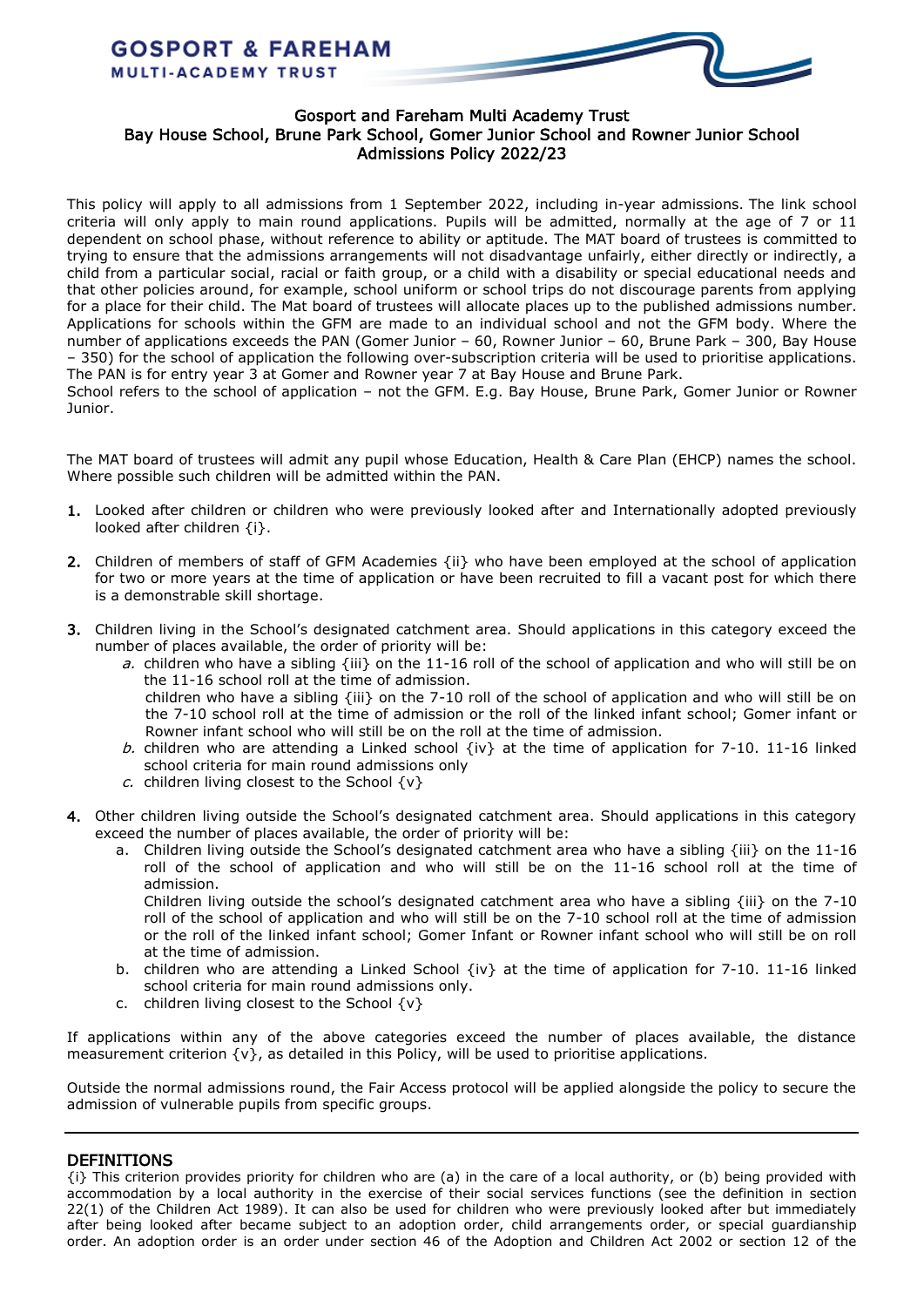Adoption Act 1976. Child arrangements orders are defined in section 8 of the Children Act 1989, as amended by section 12 of the Children and Families Act 2014. Child arrangements orders replace residence orders and any residence order in force prior to 22 April 2014 is deemed to be a child arrangements order. Section 14A of the Children Act 1989 defines a 'special guardianship order' as an order appointing one or more individuals to be a child's special guardian (or special guardians). This also applies to international children.

{ii} Children of members of staff who are on the payroll of the school of application and have been employed at the school of application for two or more years at the time of application or have been recruited to fill a vacant post for which there is a demonstrable skill shortage. The member of staff must be the natural parent, the legal guardian or a resident step parent.

{iii} Criterion includes children who at the time of application have a sibling for whom the offer of a place at the preferred school has been accepted, even if the sibling is not yet attending. 'Sibling' refers to brother or sister and also half-brother/sister, adoptive brother/sister, step brother/ sister and foster brother/sister where these children are living as siblings in the same family unit.

{iv} Linked schools refer to: Gomer Junior – Gomer Infant School. Rowner Junior – Rowner Infant School. Bay House - Alverstoke C of E Junior School, Gomer Junior School, Leesland C of E Junior School, Lee-On-The-Solent Junior School and Haselworth Primary School.

Brune Park – Brockhurst Primary School, Alver Valley School, Elson Junior School, Leesland C of E Junior School, Newtown C of E Primary School, St Mary's Catholic School., St John's C of E Primary School

{v} If the school is oversubscribed from within any of the above categories, straight line distance will be used to prioritise applications; applicants living nearer the school have priority. Hampshire County Council's Geographic Information Systems (GIS) will be used to determine distances (normally from the Ordnance Survey home address point to the School. Distances to multiple dwellings will give priority to the ground floor over the first floor and so on. On individual floors, distances will be measured to the stairs leading to the communal entrance. If it still not possible to decide between two applicants who are equidistant then a random allocation will be made to allocate the final place. An explanation of the method of making random allocations is available on the Hampshire County Council Website.

## Additional Information

### Permanent Residence

The child's permanent residence is where they live normally, including weekends and during school holidays as well as during the week and should be used for the application. For main round admissions where shared living arrangements are in place the address used should be the address where the child spends most of their time. For in year applications, where a child's address is difficult to determine, for example in the case of shared living arrangements, the address of the parent/carer claiming child benefit will be used.

## Multiple births

Where a twin or child from a multiple birth is admitted under this policy then any further twin or child of the same multiple birth will be admitted, if the parents so wish, even though this may raise the number in the year group above the school's PAN.

#### Admission of children outside their normal age group

Parents can seek places outside their normal age group. Additional supporting documentation may be required for requests of this nature. Decisions will be made on the basis of the circumstances of each case; parents may be offered a place in another year group at the school.

## False and or Misleading Applications

Where parents/carers are found to make a false or misleading application for a school place, for example, by providing an incorrect address the school may withdraw that offer of a school place in accordance with the school admission regulations and the School Admissions Code. Where parents/carers are found to make a false or misleading application for a school place and the School decides not to withdraw that place in the best interest of the child, should a school place be sought for any other sibling or siblings the criteria that provides a priority for a school place for siblings will not be applied.

#### Waiting Lists

When all places have been allocated for admission to the School in Year 3 or year 7, the School will operate a waiting list to be established fourteen days after the single notification date in April or March. A child will automatically be placed, by Hampshire County Council (HCC), on the waiting lists of any schools that were higher preference on their application form than the School they have been allocated. Any places that subsequently become available will be allocated to pupils on the waiting list according to the School's Admissions Policy criteria, with no account being taken of the length of time on the waiting list.

Where an application is made for admission in a year group that is already in the School and there are no places available in the relevant year group, as well as being informed of their statutory right of appeal, parents will be given the opportunity to place their child's name on a waiting list for the relevant year group. As and when places become available these will be offered to pupils on the waiting list, according to the Admissions Policy criteria.